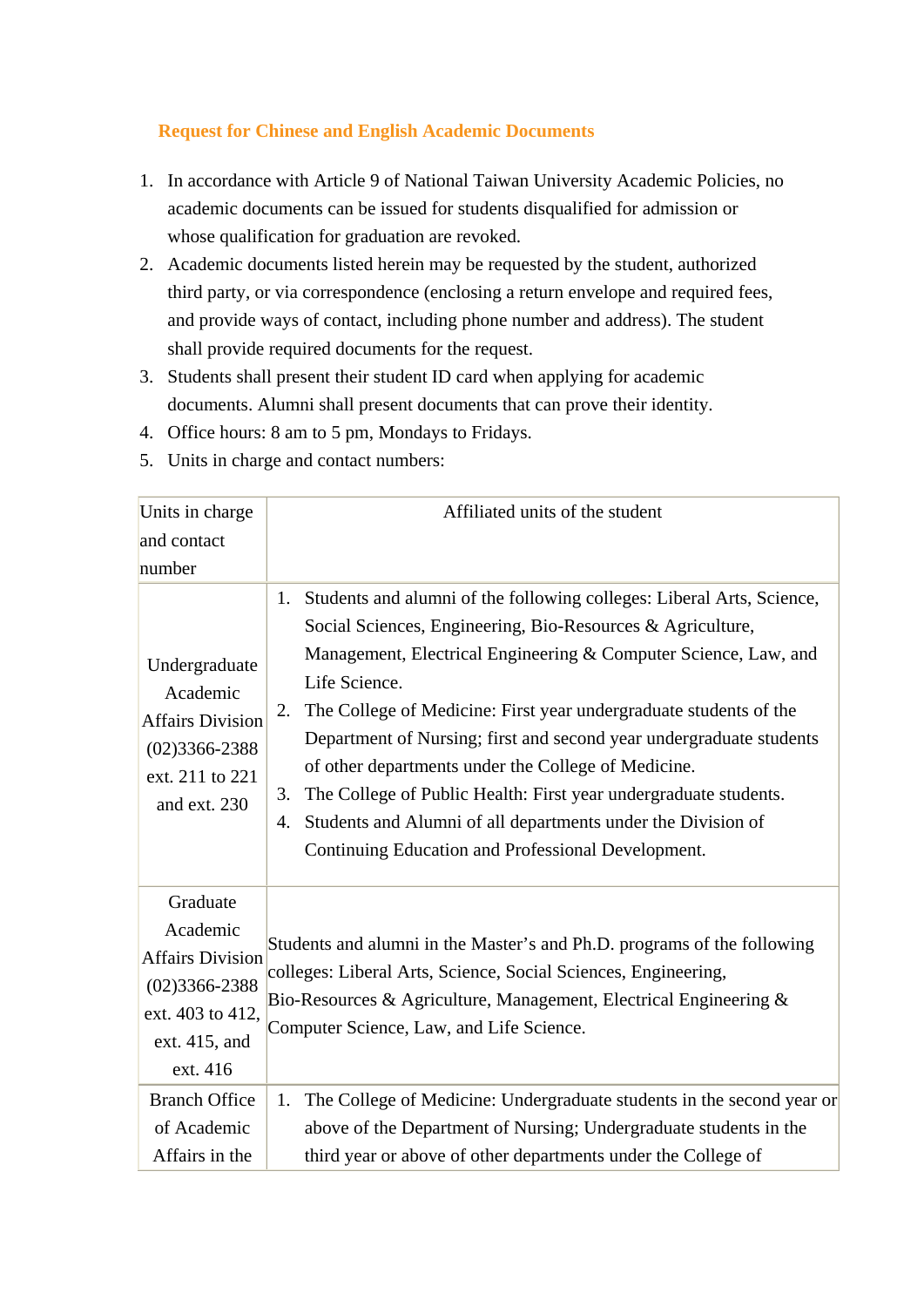| College of        | Medicine; Master's students and Ph.D. students and alumni of the      |
|-------------------|-----------------------------------------------------------------------|
| Medicine          | College of Medicine.                                                  |
| $(02)2312 - 3456$ | 2. The College of Public Health: Undergraduate students in the second |
| ext. 88021, ext.  | year or above, Master's students, Ph.D. students, and alumni.         |
| 88024, ext.       |                                                                       |
| 88025, and ext.   |                                                                       |
| 88027             |                                                                       |
|                   |                                                                       |

6. Procedures, fees and processing times:

| Document                                       | Fee<br>(NT\$)  | Processing<br>time  |                       | Procedures                                                                                                                                                                                                                                                                                                                                                                                                                                                                                  | <b>Note</b>                                                                                                                                                                                                                |
|------------------------------------------------|----------------|---------------------|-----------------------|---------------------------------------------------------------------------------------------------------------------------------------------------------------------------------------------------------------------------------------------------------------------------------------------------------------------------------------------------------------------------------------------------------------------------------------------------------------------------------------------|----------------------------------------------------------------------------------------------------------------------------------------------------------------------------------------------------------------------------|
| <b>Student ID Card</b><br>(Chinese<br>version) | <b>NT\$150</b> | 1 working<br>day    | 1.<br> 2.<br>3.<br>4. | Report loss of your<br>student ID card on the<br>INFO website.<br>Payment at the automatic<br>payment machine or the<br><b>Cashier Division.</b><br>Apply for a replacement<br>card from your affiliated<br>Academic Affairs unit<br>with the receipt from the<br>automatic payment<br>machine or the Cashier<br>Division (please fill in<br>required information at the<br>back of the receipt).<br>Collect your replacement<br>student ID card with a<br>valid form of<br>identification. | 1. English version is not<br>available.<br>2. If you would like to<br>use a new photo,<br>please submit a<br>two-inch half-length<br>photo printed on<br>glossy photo-quality<br>paper with the head<br>facing the camera. |
| Certification of<br>study<br>(Chinese/English  | <b>NT\$20</b>  | Same day<br>pick-up |                       | 1. Payment at the automatic<br>payment machine: Apply<br>from your affiliated                                                                                                                                                                                                                                                                                                                                                                                                               | Certification of study is<br>not available during<br>summer or winter                                                                                                                                                      |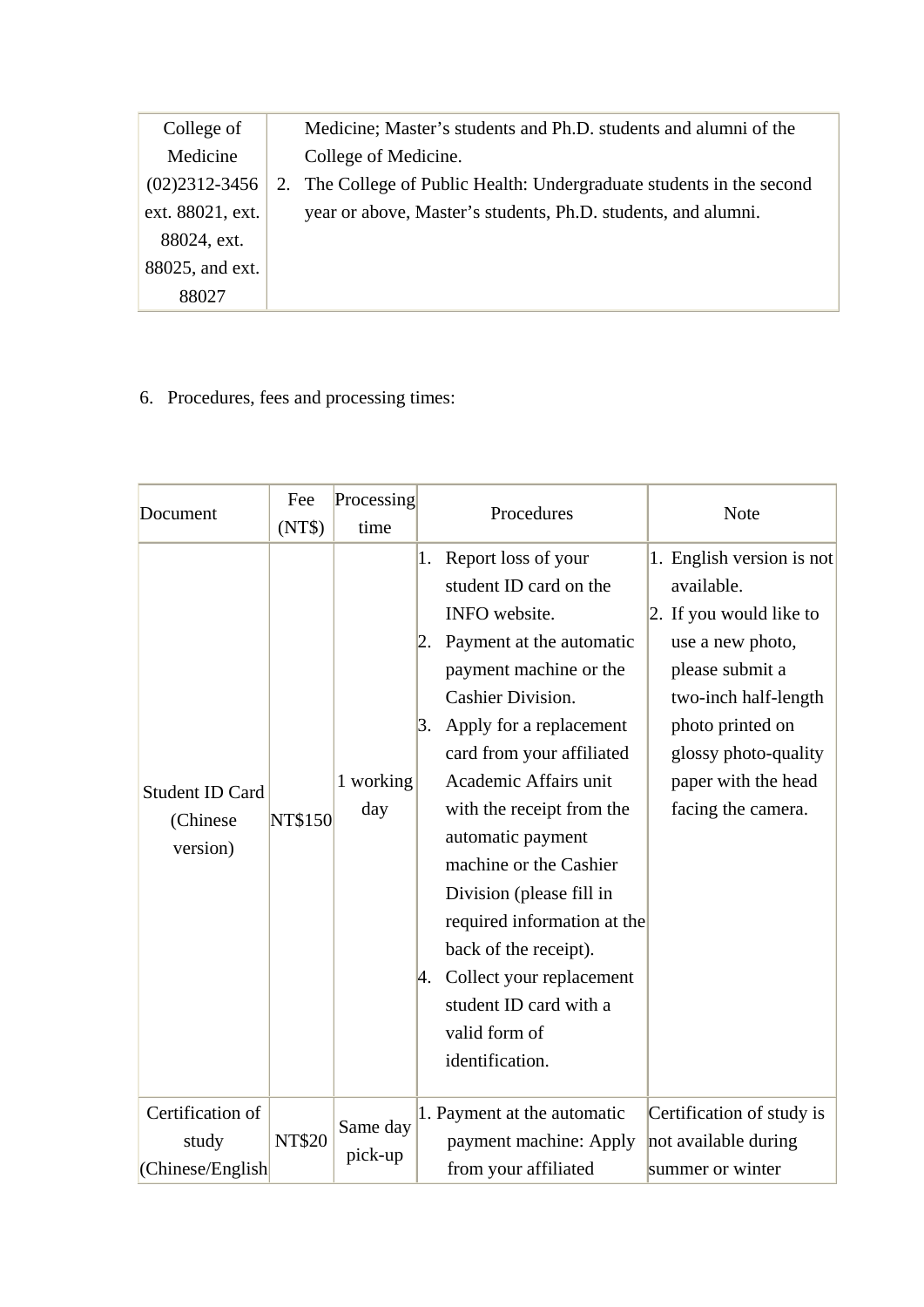| versions)                                                                                            |               |                     | Academic Affairs unit<br>with your student ID card<br>and the payment receipt<br>(please fill in required<br>information at the back of<br>the receipt).<br>2. Payment at the Cashier<br>Division at the Office of<br>Academic Affairs or at the<br>College of Medicine:<br>Apply from your affiliated<br>Academic Affairs unit | vacation.                                                                                                                                                                                 |
|------------------------------------------------------------------------------------------------------|---------------|---------------------|---------------------------------------------------------------------------------------------------------------------------------------------------------------------------------------------------------------------------------------------------------------------------------------------------------------------------------|-------------------------------------------------------------------------------------------------------------------------------------------------------------------------------------------|
|                                                                                                      |               |                     | with your student ID card<br>and the payment receipt<br>(please fill in required                                                                                                                                                                                                                                                |                                                                                                                                                                                           |
|                                                                                                      |               |                     | information at the back of                                                                                                                                                                                                                                                                                                      |                                                                                                                                                                                           |
|                                                                                                      |               |                     | the receipt).                                                                                                                                                                                                                                                                                                                   |                                                                                                                                                                                           |
|                                                                                                      |               |                     | Same as above                                                                                                                                                                                                                                                                                                                   | 1. Chinese version is not                                                                                                                                                                 |
| Certificate of<br>Enrollment<br>Eligibility for<br>the Following<br>Semester<br>(English<br>version) | <b>NT\$20</b> | Same day<br>pick-up |                                                                                                                                                                                                                                                                                                                                 | available.<br>2. Only available during<br>winter or summer<br>vacation. To apply,<br>the student's<br>academic records<br>must qualify for<br>enrollment in the<br>following semester.    |
| Certificate of<br><b>Extending Years</b><br>of Study<br>(Chinese<br>version)                         | Free          | Same day<br>pick-up | Present your student ID card<br>and apply from your affiliated<br>Academic Affairs unit.                                                                                                                                                                                                                                        | 1. English version is<br>not available.<br>2. This Certificate is<br>only for<br>undergraduate<br>students extending<br>their years of study,<br>and may only be<br>applied during winter |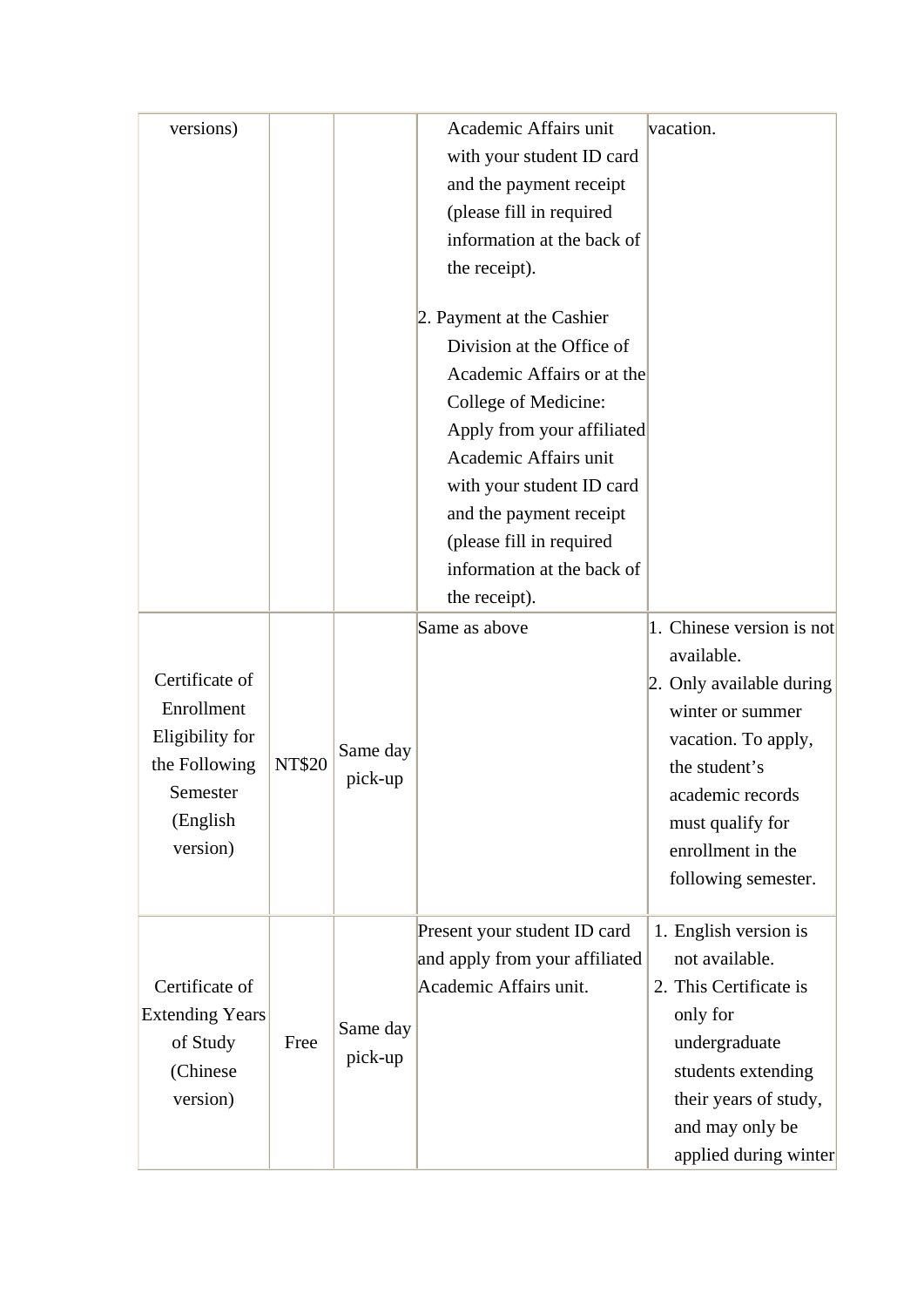| Envelopes<br>sealed with the<br>stamp of the<br><b>NT\$5</b><br>Office of |                     | Transcripts will be placed into The envelopes of the<br>the envelope of the Academic Academic Affairs Office                                                                                                                                                                                                                                                                                                                                                                                                                                                                                                                                                |                                                                                                            |
|---------------------------------------------------------------------------|---------------------|-------------------------------------------------------------------------------------------------------------------------------------------------------------------------------------------------------------------------------------------------------------------------------------------------------------------------------------------------------------------------------------------------------------------------------------------------------------------------------------------------------------------------------------------------------------------------------------------------------------------------------------------------------------|------------------------------------------------------------------------------------------------------------|
| Academic<br><b>Affairs</b>                                                | Same day<br>pick-up | Affairs Office by the staff and are only used for sealing<br>sealed with the stamp of the<br>Head of the Academic Affairs official documents<br>Office.                                                                                                                                                                                                                                                                                                                                                                                                                                                                                                     | transcripts or other<br>issued by the Office of<br>Academic Affairs, and<br>may not be purchased<br>alone. |
| Full Academic<br>Transcript<br><b>NT\$20</b><br>(Chinese)<br>version)     | Same day<br>pick-up | 1. Payment at the automatic<br>payment machine: Collect<br>from the printer next to<br>the automatic payment<br>machine after payment.<br>2. Payment at the Cashier<br>Division at the Office of<br>Academic Affairs or at the<br>College of Medicine:<br>Apply from your affiliated<br>Academic Affairs unit<br>with your student ID card<br>(or ID card) and the<br>payment receipt (please<br>fill in required<br>information at the back of<br>the receipt).<br>3. Online application:<br>Payment may be made at<br>ATMs, bank counters or<br>via credit card. The<br>transcript will be posted to<br>the address provided in<br>the online application |                                                                                                            |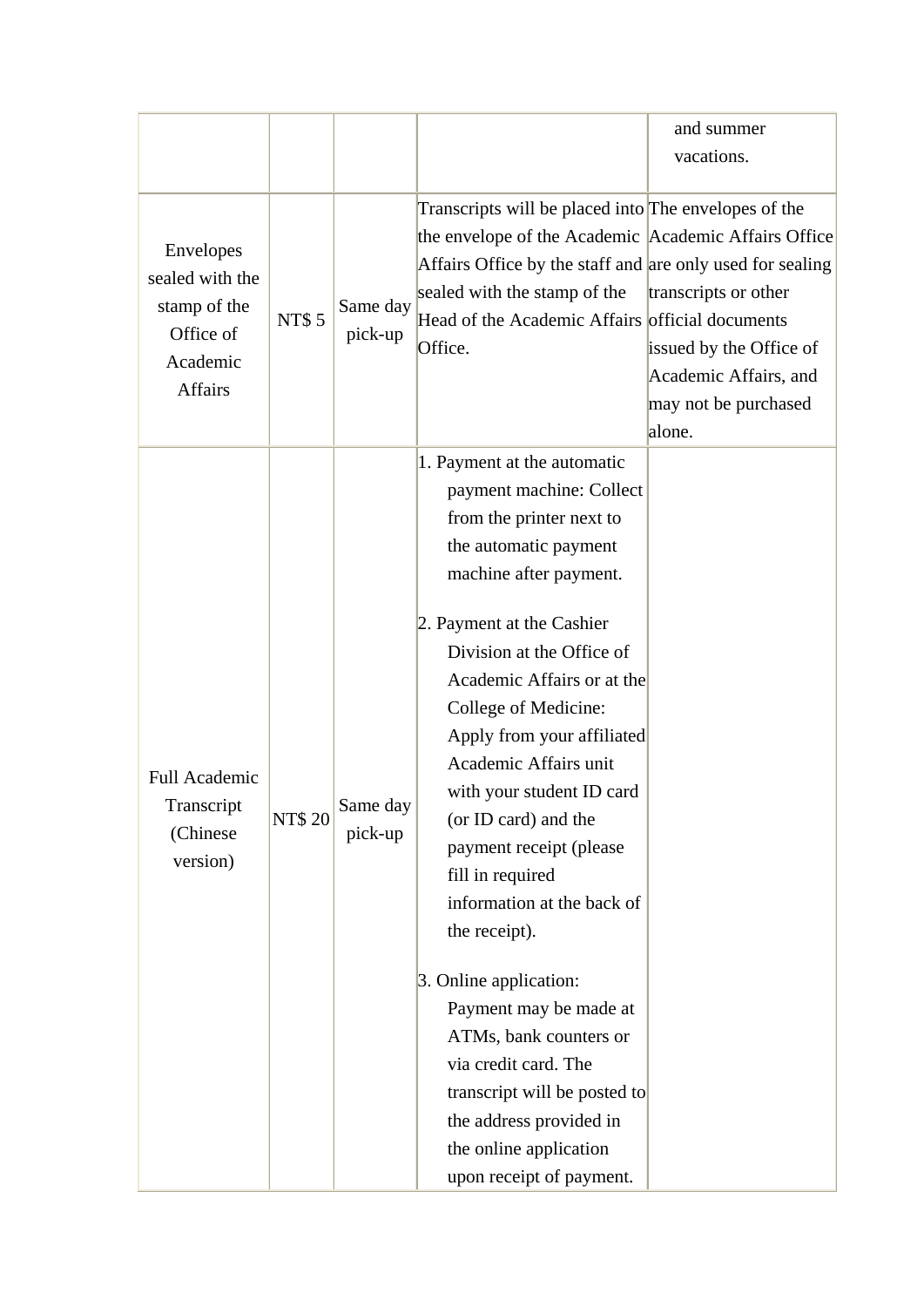| Interim<br>Transcript<br>(Chinese)<br>version)   | <b>NT\$15</b> | Same day<br>pick-up       | 1. Payment at the automatic<br>payment machine: Collect<br>from the printer next to the<br>automatic payment machine<br>after payment.<br>2. Payment at the Cashier<br>Division at the Office of<br>Academic Affairs or at the<br>College of Medicine: Apply<br>from your affiliated<br>Academic Affairs unit with<br>your student ID card (or ID<br>card) and the payment<br>receipt (please fill in<br>required information at the<br>back of the receipt).<br>1. Payment at the automatic                                                    | 1. English version is not<br>available.<br>2. Only the academic<br>transcript of the most<br>recent semester is<br>available.<br>1. Undergraduate                                                                                                                                                                                                                          |
|--------------------------------------------------|---------------|---------------------------|-------------------------------------------------------------------------------------------------------------------------------------------------------------------------------------------------------------------------------------------------------------------------------------------------------------------------------------------------------------------------------------------------------------------------------------------------------------------------------------------------------------------------------------------------|----------------------------------------------------------------------------------------------------------------------------------------------------------------------------------------------------------------------------------------------------------------------------------------------------------------------------------------------------------------------------|
| Academic<br>Record (English NT\$ 20)<br>version) |               | Please see<br><b>Note</b> | payment machine: Collect<br>from the printer next to the<br>automatic payment<br>machine after payment.<br>2. Payment at the Cashier<br>Division at the Office of<br>Academic Affairs or at the<br>College of Medicine: Apply<br>from your affiliated<br>Academic Affairs unit with<br>your student ID card (or ID<br>card) and the payment<br>receipt (please fill in<br>required information at the<br>back of the receipt).<br>3. Online application:<br>Payment may be made at<br>ATMs, bank counters or via<br>credit card. The transcript | programs:<br>Applicants whose<br>student ID begin<br>with 76 onwards and<br>have applied for a<br>transcript before may<br>pick up their<br>transcript on the<br>same day.<br>Applicants whose<br>student ID begin<br>with 75 or less and<br>have not applied for<br>a transcript before<br>will take three<br>working days to<br>process.<br>2. Division of<br>Continuing |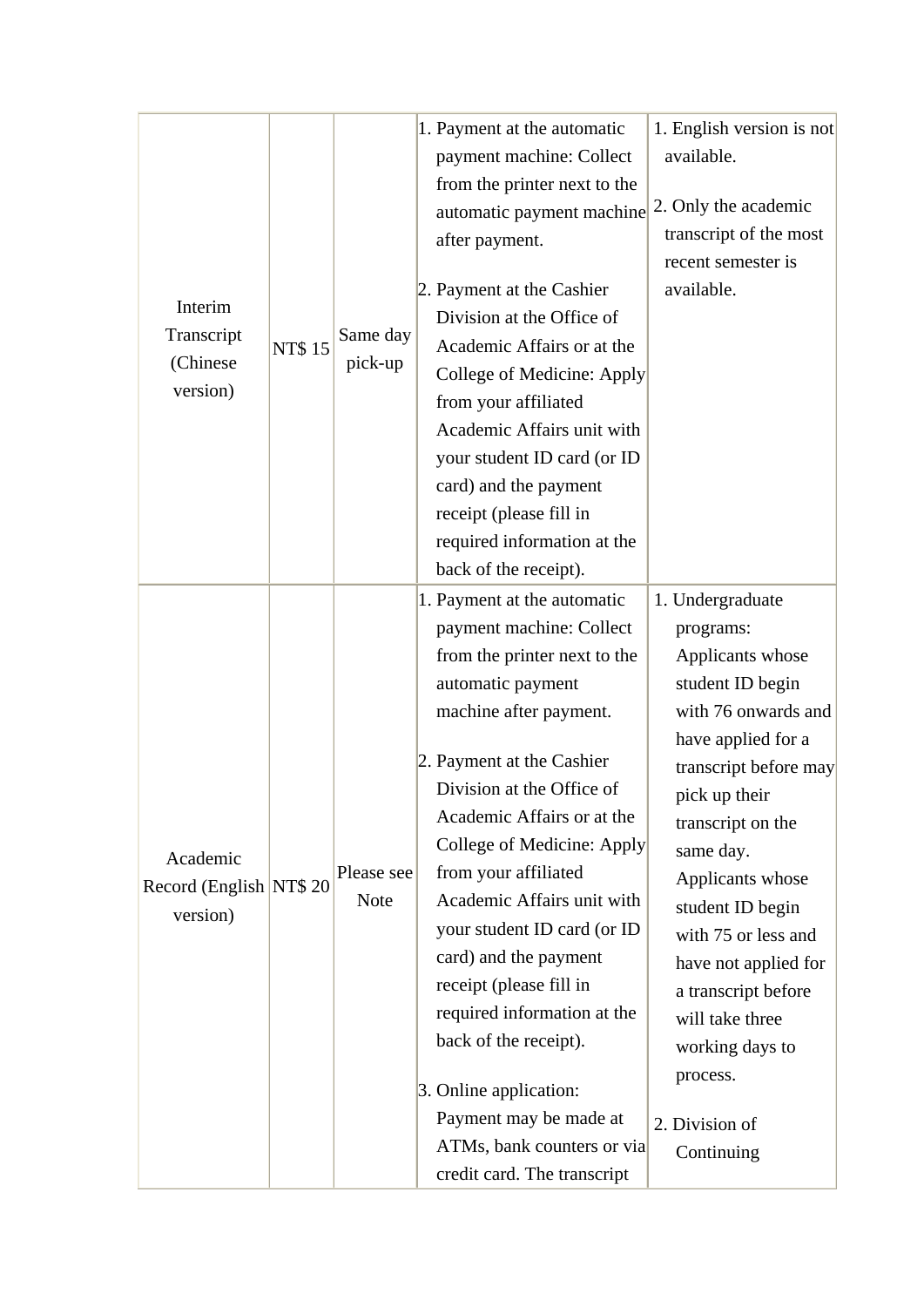| will be posted to the   | Education and         |
|-------------------------|-----------------------|
| address provided in the | Professional          |
| online application upon | Development:          |
| receipt of payment.     | Applicants whose      |
|                         | student ID begin      |
|                         | with 79 onwards and   |
|                         | have applied for a    |
|                         | transcript before may |
|                         | pick up their         |
|                         | transcript on the     |
|                         | same day.             |
|                         | Applicants whose      |
|                         | student ID begin      |
|                         | with 78 or less and   |
|                         | have not applied for  |
|                         | a transcript before   |
|                         | will take three       |
|                         | working days to       |
|                         | process.              |
|                         |                       |
|                         | 3. Master's and Ph.D. |
|                         | programs:             |
|                         | Applicants whose      |
|                         | student ID begin      |
|                         | with 80 onwards and   |
|                         | have applied for a    |
|                         | transcript before may |
|                         | pick up their         |
|                         | transcript on the     |
|                         | same day.             |
|                         | Applicants whose      |
|                         | student ID begin      |
|                         | with 79 or less and   |
|                         | have not applied for  |
|                         | a transcript before   |
|                         | will take three       |
|                         | working days to       |
|                         | process.              |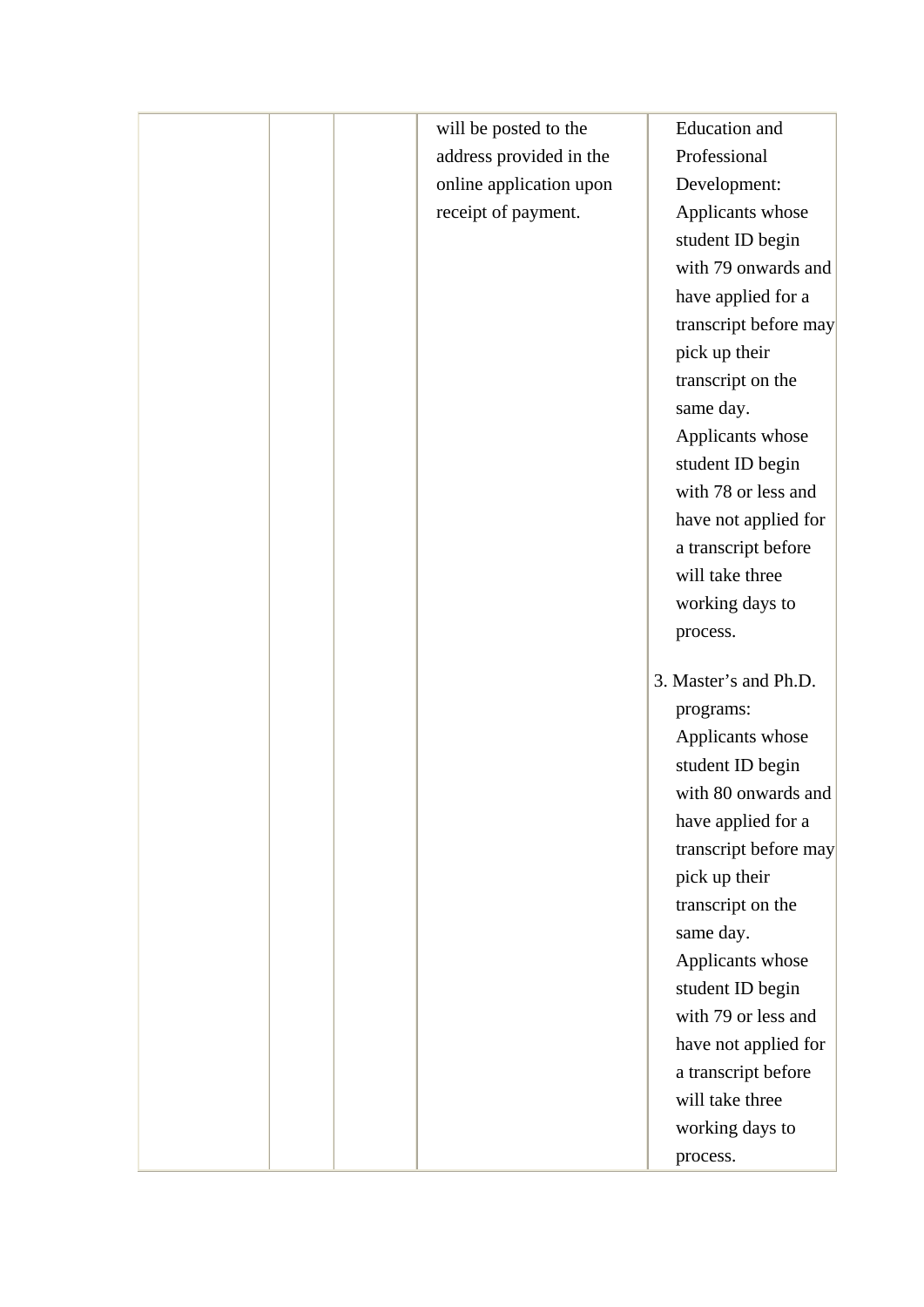| Certificate of    |               |                     | Same as above                | Only available three    |
|-------------------|---------------|---------------------|------------------------------|-------------------------|
| <b>Class Rank</b> |               | Same day<br>pick-up |                              | weeks after the         |
| (Chinese and      | <b>NT\$20</b> |                     |                              | beginning of the next   |
| English           |               |                     |                              | academic year following |
| versions)         |               |                     |                              | graduation.             |
|                   |               |                     | 1. Payment at the automatic  | Only available to       |
|                   |               |                     | payment machine: Collect     | undergraduate students  |
|                   |               |                     | from the printer next to the | three weeks after the   |
|                   |               |                     | automatic payment            | following semester.     |
|                   |               |                     | machine after payment.       |                         |
| Certificate of    |               |                     | 2. Payment at the Cashier    |                         |
| Class Rank in     |               |                     | Division at the Office of    |                         |
| the Previous      |               | Same day            | Academic Affairs or at the   |                         |
| Semester          | <b>NT\$10</b> | pick-up             | College of Medicine: Apply   |                         |
| (Chinese)         |               |                     | from your affiliated         |                         |
| Version)          |               |                     | Academic Affairs unit with   |                         |
|                   |               |                     | your student ID card (or ID  |                         |
|                   |               |                     | card) and the payment        |                         |
|                   |               |                     | receipt (please fill in      |                         |
|                   |               |                     | required information at the  |                         |
|                   |               |                     |                              |                         |
|                   |               |                     | back of the receipt).        |                         |
|                   |               |                     | 1. Payment at the automatic  |                         |
|                   |               |                     | payment machine: Collect     |                         |
|                   |               |                     | from the printer next to the |                         |
|                   |               |                     | automatic payment            |                         |
| Certificate of    |               |                     | machine after payment.       |                         |
| Class Rank for    |               |                     | 2. Payment at the Cashier    |                         |
| other Semesters   |               | Same day            | Division at the Office of    |                         |
| and Academic      | <b>NT\$10</b> | pick-up             | Academic Affairs or at the   |                         |
| Years (Chinese    |               |                     | College of Medicine: Apply   |                         |
| version)          |               |                     | from your affiliated         |                         |
|                   |               |                     | Academic Affairs unit with   |                         |
|                   |               |                     | your student ID card (or ID  |                         |
|                   |               |                     | card) and the payment        |                         |
|                   |               |                     | receipt (please fill in      |                         |
|                   |               |                     | required information at the  |                         |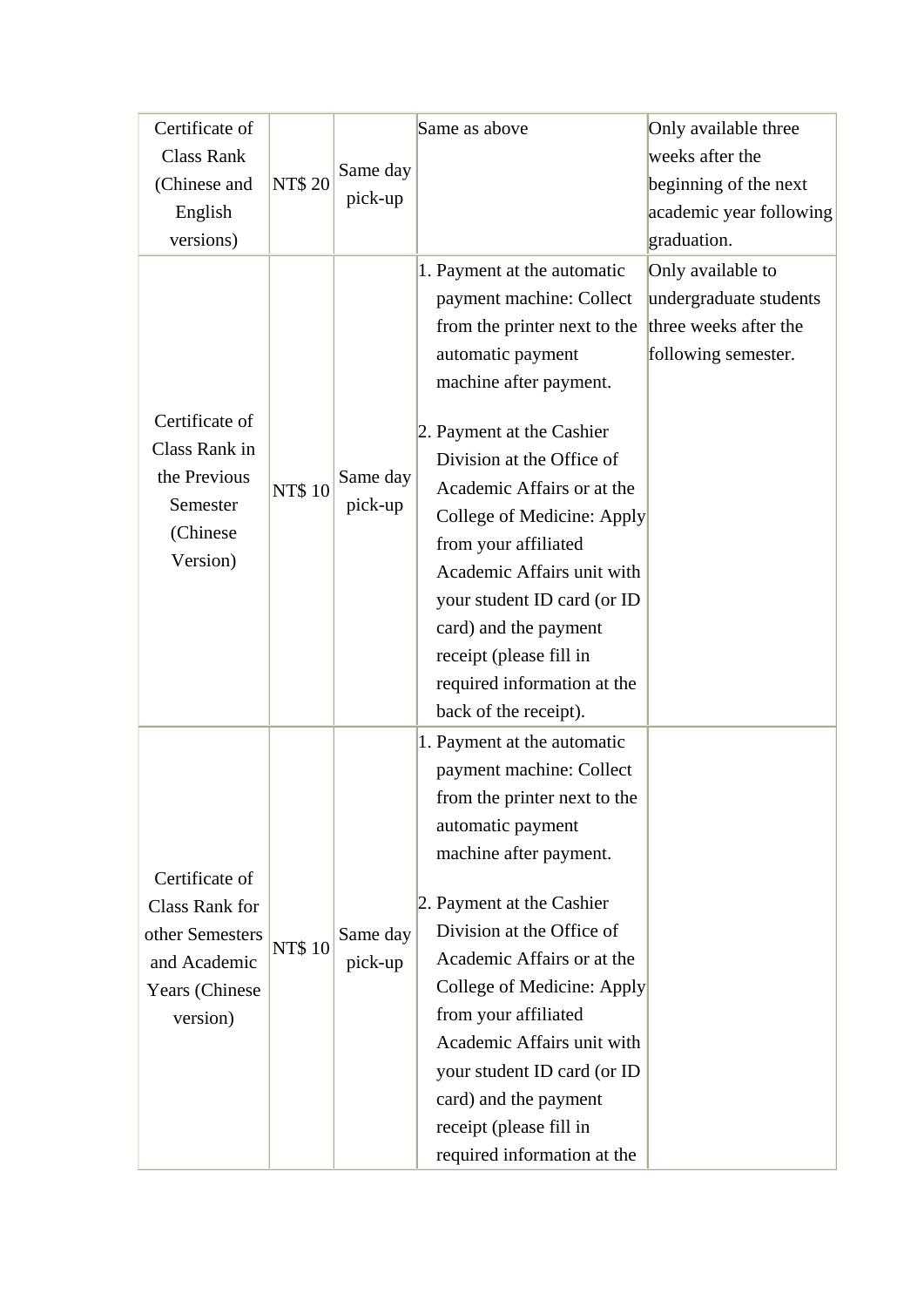|                                                                                                    |               |                           | back of the receipt).                                                                                                                                                                                                                                                                                                                                                                                                                                         |                                                                                                                                                                                                                                                                          |
|----------------------------------------------------------------------------------------------------|---------------|---------------------------|---------------------------------------------------------------------------------------------------------------------------------------------------------------------------------------------------------------------------------------------------------------------------------------------------------------------------------------------------------------------------------------------------------------------------------------------------------------|--------------------------------------------------------------------------------------------------------------------------------------------------------------------------------------------------------------------------------------------------------------------------|
| Certificate of<br>Class Rank for<br>Postgraduate<br>Program<br>Admissions<br>(Chinese)<br>version) | <b>NT\$10</b> | Same day<br>pick-up       | 1. Payment at the automatic<br>payment machine: Collect<br>from the printer next to the<br>automatic payment<br>machine after payment.<br>2. Payment at the Cashier<br>Division at the Office of<br>Academic Affairs or at the<br>College of Medicine: Apply<br>from your affiliated<br>Academic Affairs unit with<br>your student ID card (or ID<br>card) and the payment<br>receipt (please fill in<br>required information at the<br>back of the receipt). | Available for application<br>during the postgraduate<br>program admission<br>period in semester 1.<br>The dates will be<br>announced before school<br>starts.<br>The student ID card will                                                                                |
| Degree<br>Certificate<br>(Chinese<br>version)                                                      | Free          |                           | All students receive a degree<br>certificate once they have<br>completed the procedure to<br>leave school.                                                                                                                                                                                                                                                                                                                                                    | be de-activated after<br>completing the<br>procedure to leave<br>school. If your student<br>ID card is lost, please<br>report card loss online<br>and print out the receipt.<br>Present your ID card and<br>the receipt to complete<br>the procedure to leave<br>school. |
| Degree<br>Certificate<br>(English<br>version)                                                      | NT\$<br>100   | Please see<br><b>Note</b> | 1. Undergraduate students<br>qualified for graduation in<br>the current semester:<br>Complete the "English"<br>Degree Certificate Request<br>Form" available at your<br>affiliated Academic Affairs<br>unit and apply with                                                                                                                                                                                                                                    | 1. Only issued to<br>graduates in the<br>semester of expected<br>graduation. No late<br>application will be<br>accepted.<br>2. Undergraduates may                                                                                                                        |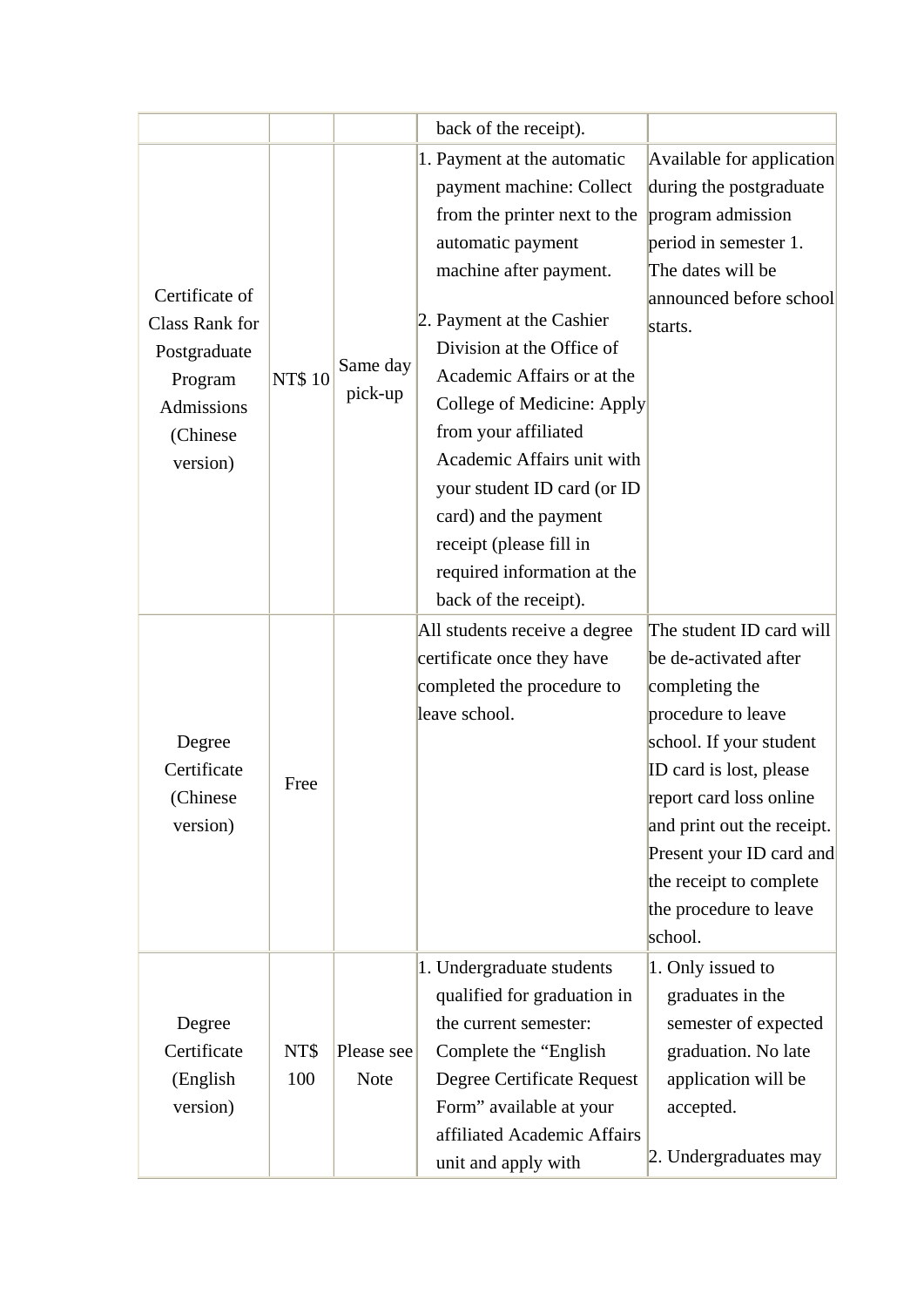|                  |               |          | payment receipt from the       | collect both Chinese                             |
|------------------|---------------|----------|--------------------------------|--------------------------------------------------|
|                  |               |          | automatic payment machine      | and English Degree                               |
|                  |               |          | (or from the Cashier           | Certificates after                               |
|                  |               |          | Divisions) and submit to       | completing the                                   |
|                  |               |          | the affiliated Academic        | procedure to leave                               |
|                  |               |          | Affairs.                       | school before                                    |
|                  |               |          |                                | December 25 for                                  |
|                  |               |          | 2. Master's and Ph.D. students | Semester 1 and May                               |
|                  |               |          | qualified for graduation in    | 25 for Semester 2.                               |
|                  |               |          | the current semester:          | <b>Chinese Degree</b>                            |
|                  |               |          | Provide your English name      | Certificates will be                             |
|                  |               |          | in the online application for  | ready to collect if                              |
|                  |               |          | degree examination. After      | requested during                                 |
|                  |               |          | completing the procedure to    | December 26 to the                               |
|                  |               |          | leave school, present your     | end of winter break in                           |
|                  |               |          | student ID card and            | Semester 1 or during                             |
|                  |               |          | payment receipt from the       | May 26 and the end of                            |
|                  |               |          | automatic payment machine      | summer break in                                  |
|                  |               |          | (or from the Cashier           | Semester 2. English                              |
|                  |               |          | Divisions) and collect both    | Degree Certificate                               |
|                  |               |          | Chinese and English            | requires more                                    |
|                  |               |          | Degree Certificate from the    | processing time.                                 |
|                  |               |          | affiliated Academic Affairs.   |                                                  |
|                  |               |          | 1. Payment at the automatic    | 1. For alumni only.                              |
|                  |               |          | payment machine: Collect       |                                                  |
|                  |               |          | from the printer next to the   | 2. All issued copies are                         |
|                  |               |          | automatic payment              | original copies, and                             |
|                  |               |          | machine after payment.         | there are no limits to                           |
| Certification of |               |          |                                | the number of copies                             |
| Degree           |               |          | 2. Payment at the Cashier      | one may apply for.                               |
| Conferral        | <b>NT\$20</b> | Same day | Division at the Office of      | 3. This Certification has                        |
| (Chinese         |               | pick-up  | Academic Affairs or at the     |                                                  |
| version)         |               |          | College of Medicine: Apply     | the same effect as the                           |
|                  |               |          | from your affiliated           | Degree Certificate.                              |
|                  |               |          | Academic Affairs unit with     | Alumni who did not                               |
|                  |               |          | your student ID card (or ID    | apply for a Degree                               |
|                  |               |          | card) and the payment          | Certificate may apply<br>for this Certification. |
|                  |               |          | receipt (please fill in        |                                                  |
|                  |               |          |                                | Alumni who have a                                |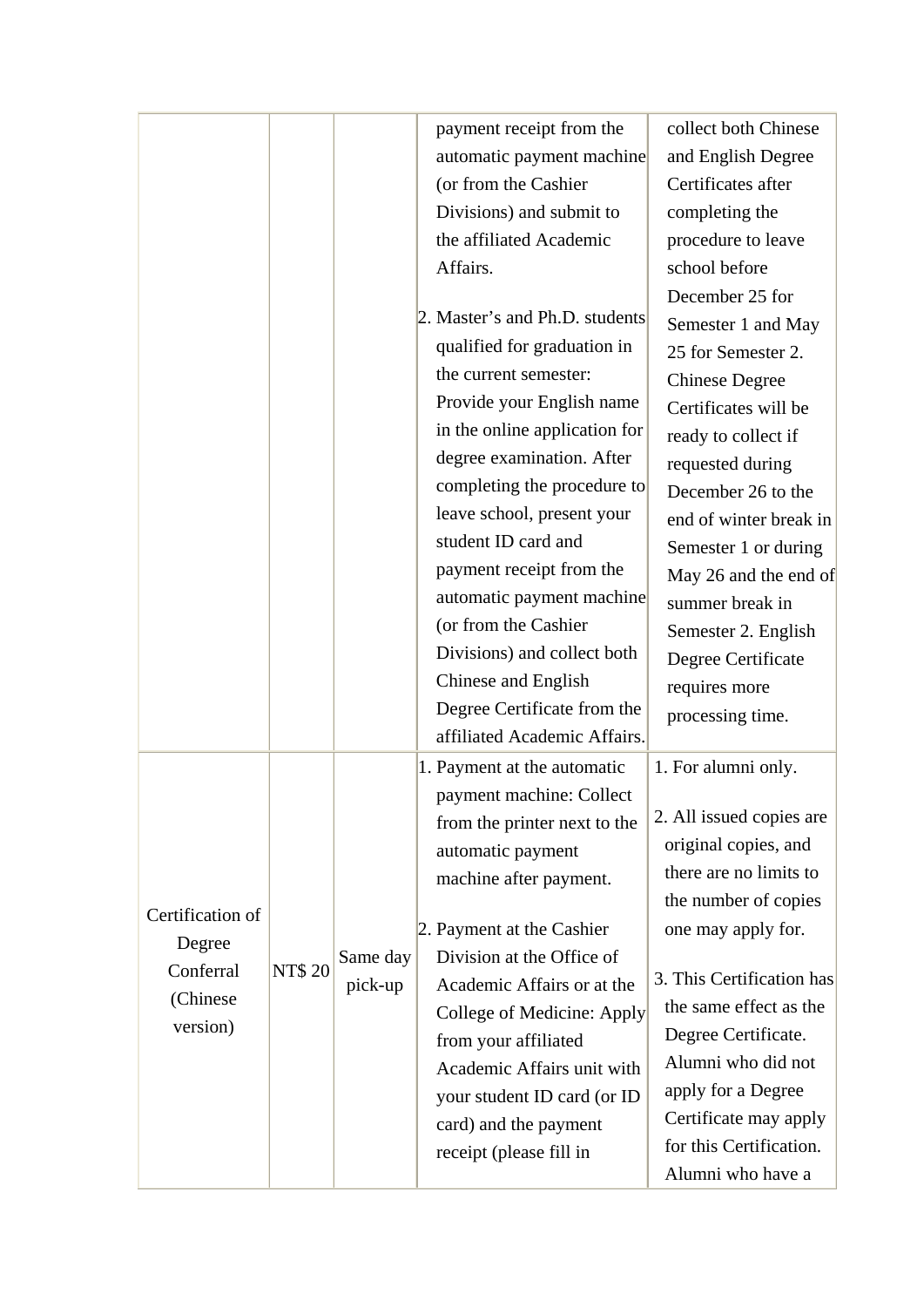|                  |               |                | required information at the<br>Degree Certificate        |
|------------------|---------------|----------------|----------------------------------------------------------|
|                  |               |                | back of the receipt).<br>may bring the original          |
|                  |               |                | copy and request for                                     |
|                  |               |                | 3. Online application:<br>certified copies.              |
|                  |               |                | Payment may be made at                                   |
|                  |               |                | ATMs, bank counters or via                               |
|                  |               |                | credit card. The                                         |
|                  |               |                | Certification will be posted                             |
|                  |               |                | to the address provided in                               |
|                  |               |                | the online application upon                              |
|                  |               |                | receipt of payment.                                      |
|                  |               |                | 1. For alumni only.<br>1. Payment at the automatic       |
|                  |               |                | payment machine: Collect                                 |
|                  |               |                | 2. All issued copies are<br>from the printer next to the |
|                  |               |                | original copies, and<br>automatic payment                |
|                  |               |                | there are no limits to<br>machine after payment.         |
|                  |               |                | the number of copies                                     |
|                  |               |                | 2. Payment at the Cashier<br>one may apply for.          |
|                  |               |                | Division at the Office of                                |
|                  |               |                | 3. This Certification has<br>Academic Affairs or at the  |
|                  |               |                | the same effect as the<br>College of Medicine: Apply     |
| Certification of |               |                | Degree Certificate.<br>from your affiliated              |
| Degree           |               |                | Alumni who did not<br>Academic Affairs unit with         |
| Conferral        | <b>NT\$20</b> | Same day       | apply for a Degree<br>your student ID card (or ID        |
| (English         |               | pick-up        | Certificate may apply<br>card) and the payment           |
| version)         |               |                | for this Certification.<br>receipt (please fill in       |
|                  |               |                | Alumni who have a<br>required information at the         |
|                  |               |                | Degree Certificate<br>back of the receipt).              |
|                  |               |                | may bring the original<br>3. Online application:         |
|                  |               |                | copy and request for<br>Payment may be made at           |
|                  |               |                | certified copies.<br>ATMs, bank counters or via          |
|                  |               |                | credit card. The                                         |
|                  |               |                | Certification will be posted                             |
|                  |               |                | to the address provided in                               |
|                  |               |                | the online application upon                              |
|                  |               |                | receipt of payment.                                      |
| Certified copies |               | Same day $ 1.$ | Payment at the automatic<br>Please bring the original    |
| of Degree        | <b>NT\$10</b> | pick-up        | payment machine or the<br>copy of Degree                 |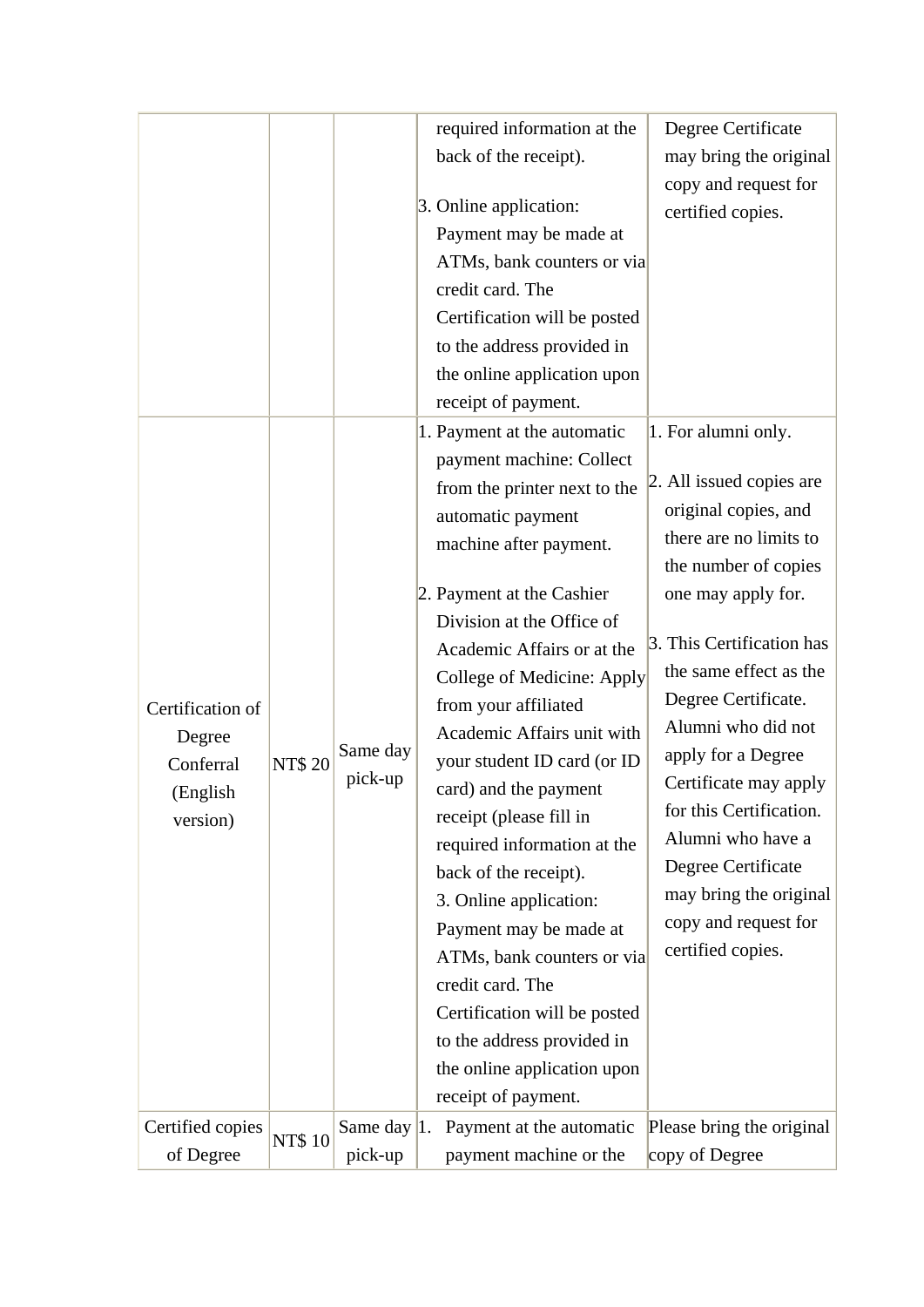| Certificates     |               |          | Cashier Division at the             | Certificate (Chinese      |
|------------------|---------------|----------|-------------------------------------|---------------------------|
| (Chinese)        |               |          | Office of Academic                  | version) or Replacement   |
| version)         |               |          | Affairs or at the College           | Degree Certificate        |
|                  |               |          | of Medicine.                        | (Chinese version).        |
|                  |               |          | Apply from your affiliated<br> 2.   |                           |
|                  |               |          | Academic Affairs unit               |                           |
|                  |               |          | with the payment receipt            |                           |
|                  |               |          | and the original copy of            |                           |
|                  |               |          | Degree Certificate or               |                           |
|                  |               |          | <b>Certification of Degree</b>      |                           |
|                  |               |          | Conferral.                          |                           |
|                  |               |          |                                     |                           |
| Certified copies |               |          | Same as above                       | Please bring the original |
| of Degree        |               |          |                                     | copy of Degree            |
| Certificates     | <b>NT\$10</b> | Same day |                                     | Certificate (English      |
| (English         |               | pick-up  |                                     | version) or Replacement   |
| version)         |               |          |                                     | Degree Certificate        |
|                  |               |          |                                     | (English version).        |
|                  |               |          | 1. Payment at the automatic         |                           |
|                  |               |          | payment machine: Apply              |                           |
|                  |               |          | from your affiliated                |                           |
|                  |               |          | Academic Affairs unit with          |                           |
|                  |               |          | your student ID card and            |                           |
|                  |               |          | the payment receipt (please         |                           |
|                  |               |          | fill in required information        |                           |
| Certificate of   |               |          | at the back of the receipt).        |                           |
| Expected         |               | Same day |                                     |                           |
| Graduation       | <b>NT\$20</b> | pick-up  | 2. Payment at the Cashier           |                           |
| (Chinese and     |               |          | Division at the Office of           |                           |
| English version) |               |          | Academic Affairs or at the          |                           |
|                  |               |          | College of Medicine: Apply          |                           |
|                  |               |          | from your affiliated                |                           |
|                  |               |          | Academic Affairs unit with          |                           |
|                  |               |          | your student ID card and            |                           |
|                  |               |          | the payment receipt (please)        |                           |
|                  |               |          | fill in required information        |                           |
|                  |               |          | at the back of the receipt).        |                           |
| Certificate of   | Free          |          | Same day Apply from your affiliated | For undergraduate         |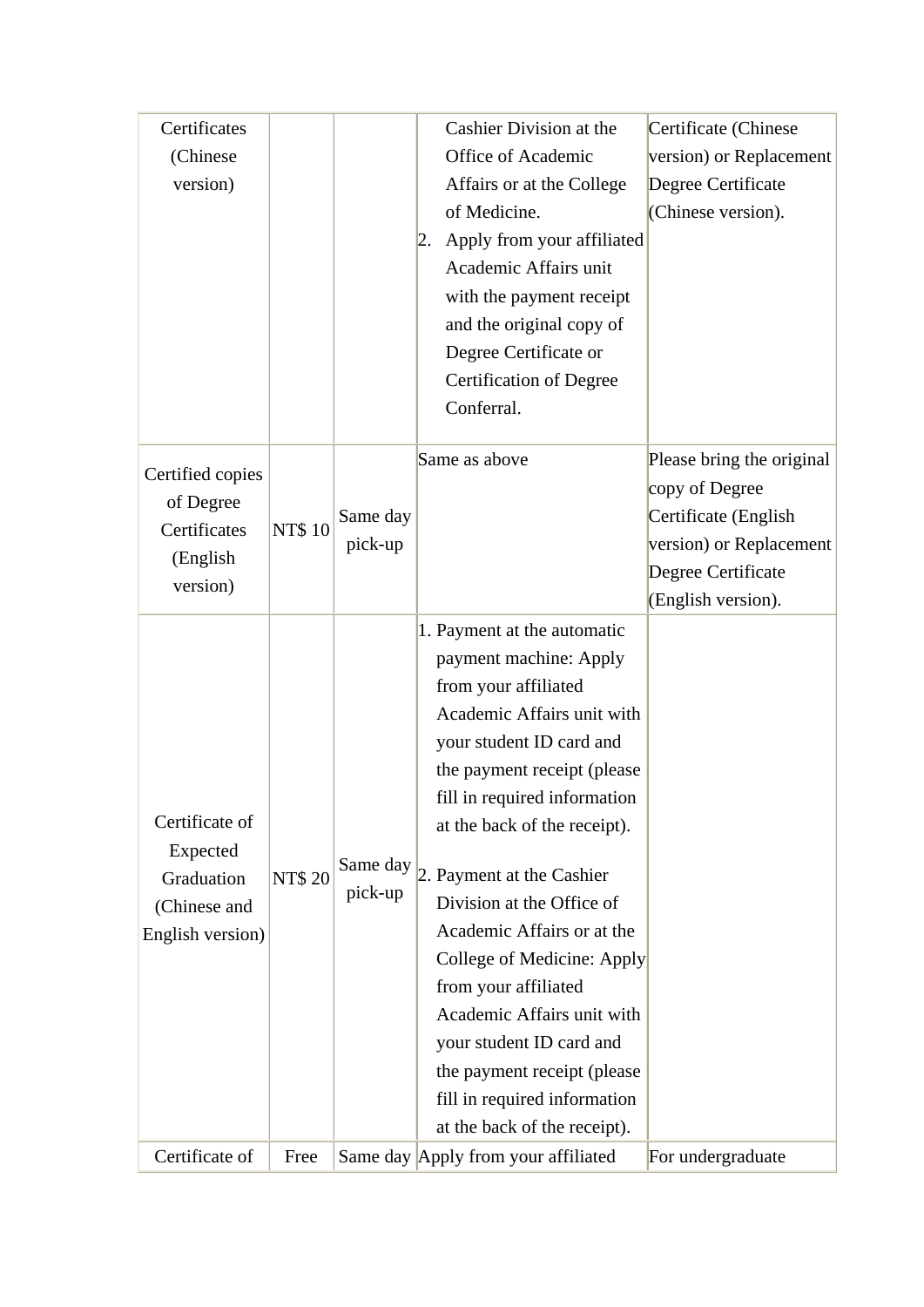| Completion                                                        |               | pick-up             | Academic Affairs unit with                                                                                                                                                                                                                                                                                                                                                                                                                                                                                                                    | students only.                                                                                                                                                                         |
|-------------------------------------------------------------------|---------------|---------------------|-----------------------------------------------------------------------------------------------------------------------------------------------------------------------------------------------------------------------------------------------------------------------------------------------------------------------------------------------------------------------------------------------------------------------------------------------------------------------------------------------------------------------------------------------|----------------------------------------------------------------------------------------------------------------------------------------------------------------------------------------|
| (Chinese)                                                         |               |                     | your student ID card.                                                                                                                                                                                                                                                                                                                                                                                                                                                                                                                         |                                                                                                                                                                                        |
| version)                                                          |               |                     |                                                                                                                                                                                                                                                                                                                                                                                                                                                                                                                                               |                                                                                                                                                                                        |
|                                                                   |               |                     | 1. Payment at the automatic<br>payment machine: Collect<br>from the printer next to the<br>automatic payment<br>machine after payment.                                                                                                                                                                                                                                                                                                                                                                                                        | 1. Chinese version is not<br>available.<br>2. For undergraduate<br>students only.                                                                                                      |
| Certificate of<br>Academic<br>Excellence<br>(English)<br>version) | <b>NT\$20</b> | Same day<br>pick-up | 2. Payment at the Cashier<br>Division at the Office of<br>Academic Affairs or at the<br>College of Medicine: Apply<br>from your affiliated<br>Academic Affairs unit with<br>your student ID card (or ID<br>card) and the payment<br>receipt.                                                                                                                                                                                                                                                                                                  | 3. Please fill in your<br>student ID number,<br>name, the number of<br>Academic Excellence<br>Awards received and<br>the respective<br>academic year and<br>semester of each<br>award. |
| Certificate of<br>Dean's Award<br>(English)<br>version)           | <b>NT\$20</b> | Same day<br>pick-up | 1. Payment at the automatic<br>payment machine: Apply<br>from your affiliated<br>Academic Affairs unit with<br>your student ID card and<br>the payment receipt (please<br>fill in required information<br>at the back of the receipt).<br>2. Payment at the Cashier<br>Division at the Office of<br>Academic Affairs or at the<br>College of Medicine: Apply<br>from your affiliated<br>Academic Affairs unit with<br>your student ID card and<br>the payment receipt (please<br>fill in required information<br>at the back of the receipt). | 1. Chinese version is not<br>available.<br>2. Available only for<br>undergraduate students<br>who have received this<br>award.                                                         |
| Confirmation of                                                   | Free          |                     | Same day $ 1$ . Request for suspension of                                                                                                                                                                                                                                                                                                                                                                                                                                                                                                     | Available from the                                                                                                                                                                     |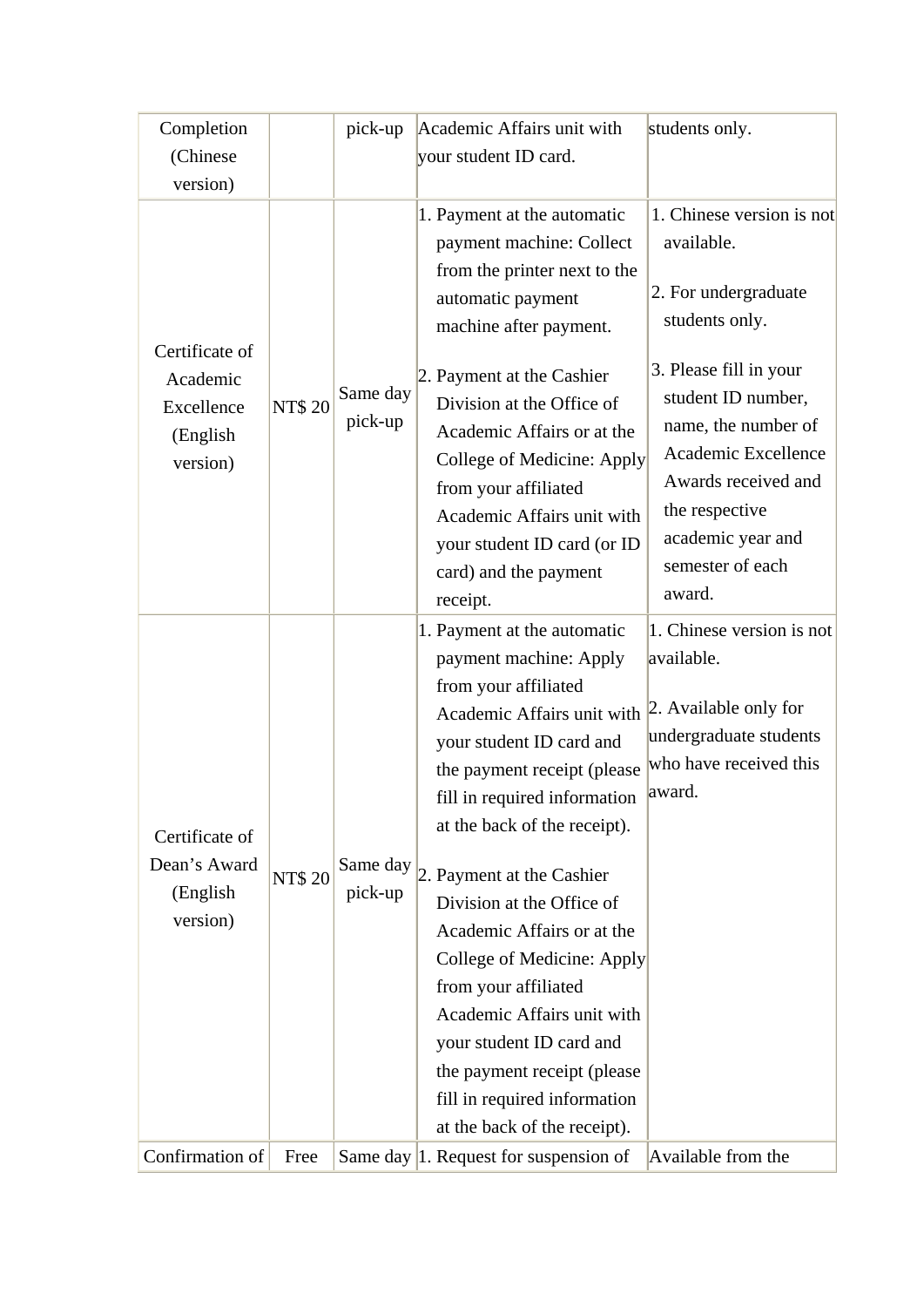| Suspension of                                                           |               | pick-up             | studies online (for local                                     | beginning of each      |
|-------------------------------------------------------------------------|---------------|---------------------|---------------------------------------------------------------|------------------------|
| <b>Studies (Chinese)</b>                                                |               |                     | students only) or by filling                                  | semester to the last   |
| version)                                                                |               |                     | out a suspension of studies                                   | working day before the |
|                                                                         |               |                     | request form.                                                 | final exams begin.     |
|                                                                         |               |                     |                                                               |                        |
|                                                                         |               |                     | 2. The suspension of studies                                  |                        |
|                                                                         |               |                     | request form shall be                                         |                        |
|                                                                         |               |                     | approved and stamped by                                       |                        |
|                                                                         |               |                     | relevant units.                                               |                        |
|                                                                         |               |                     | 3. Complete the suspension of                                 |                        |
|                                                                         |               |                     | studies procedure at your                                     |                        |
|                                                                         |               |                     | affiliated Academic Affairs                                   |                        |
|                                                                         |               |                     | unit with Request for                                         |                        |
|                                                                         |               |                     | suspension of studies form                                    |                        |
|                                                                         |               |                     | and your student ID card.                                     |                        |
|                                                                         |               |                     | The affiliated Academic                                       |                        |
|                                                                         |               |                     | Affairs unit will issue                                       |                        |
|                                                                         |               |                     | Confirmation of                                               |                        |
|                                                                         |               |                     | Suspension of Studies on                                      |                        |
|                                                                         |               |                     | the same day.                                                 |                        |
|                                                                         |               |                     | 1. Payment at the automatic                                   | Available only after   |
|                                                                         | <b>NT\$20</b> | Same day<br>pick-up | payment machine or the                                        | completing the         |
|                                                                         |               |                     | Cashier Division at the                                       | suspension of studies  |
|                                                                         |               |                     | Office of Academic Affairs procedures.                        |                        |
|                                                                         |               |                     | or at the College of                                          |                        |
|                                                                         |               |                     | Medicine.                                                     |                        |
| Confirmation of<br>Suspension of<br><b>Studies (English</b><br>version) |               |                     | 2. Request for an English                                     |                        |
|                                                                         |               |                     | Confirmation of                                               |                        |
|                                                                         |               |                     | Suspension of Studies at                                      |                        |
|                                                                         |               |                     | your affiliated Academic                                      |                        |
|                                                                         |               |                     | Affairs unit with the receipt                                 |                        |
|                                                                         |               |                     | from the automatic                                            |                        |
|                                                                         |               |                     | payment machine or the                                        |                        |
|                                                                         |               |                     | <b>Cashier Division and</b>                                   |                        |
|                                                                         |               |                     | Chinese Withdrawal                                            |                        |
|                                                                         |               |                     | Confirmation Letter.                                          |                        |
| Confirmation of                                                         | Free          |                     | Same day Students may apply from their English version is not |                        |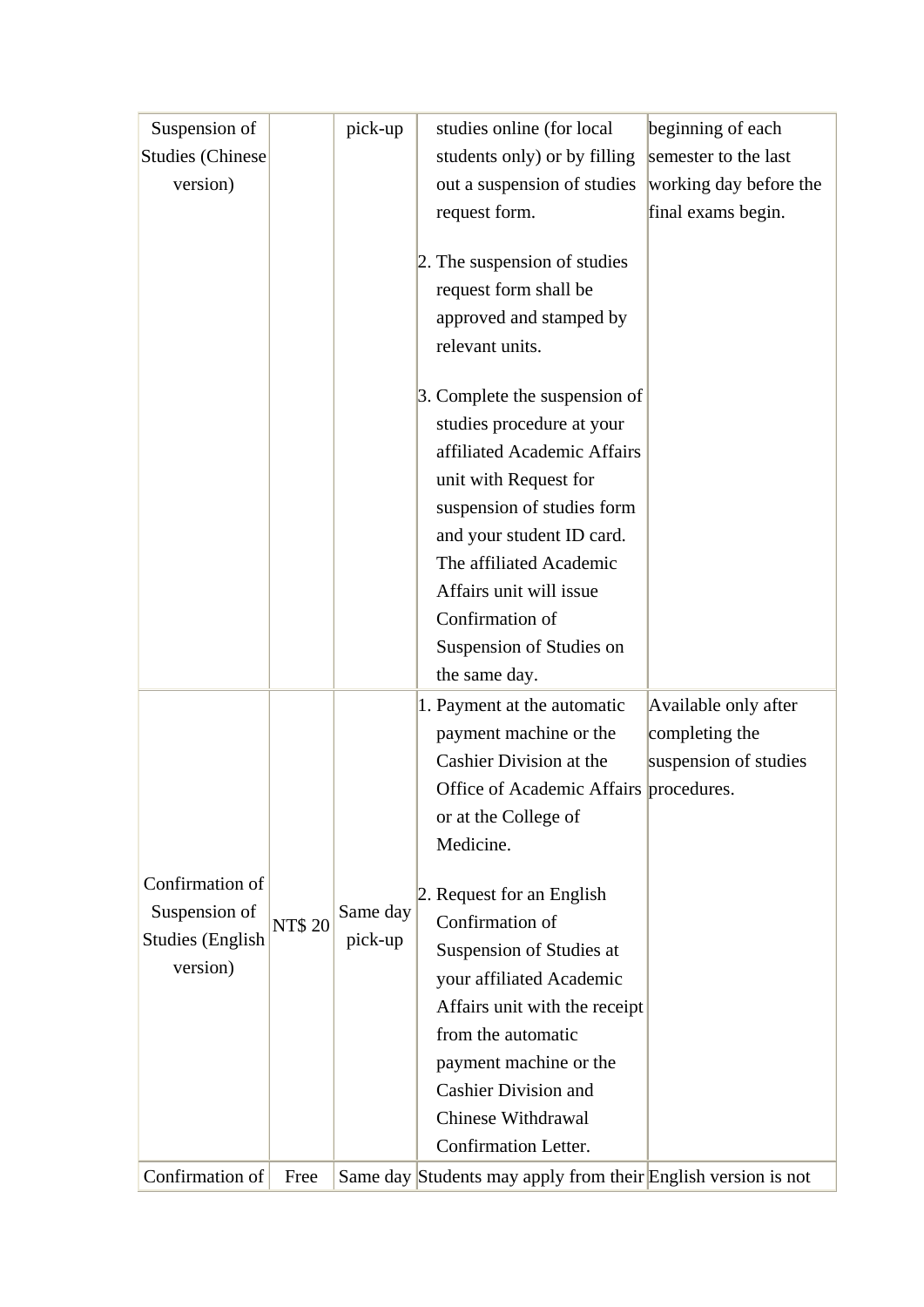| Return to Study                                      |               | pick-up             | affiliated Academic Affairs       | available.                |
|------------------------------------------------------|---------------|---------------------|-----------------------------------|---------------------------|
| (Chinese)                                            |               |                     | unit.                             |                           |
| version)                                             |               |                     |                                   |                           |
| Withdrawal                                           | Free          |                     | Complete and submit the           |                           |
|                                                      |               | Same day<br>pick-up | "Requests for Withdrawal          |                           |
|                                                      |               |                     | Form" with your student ID        |                           |
|                                                      |               |                     | card at your affiliated           |                           |
|                                                      |               |                     | Academic Affairs unit, and        |                           |
| Confirmation                                         |               |                     | collect approval stamps. Upon     |                           |
| Letter (Chinese                                      |               |                     | completion of withdrawal          |                           |
| version)                                             |               |                     | procedure, deactivated student    |                           |
|                                                      |               |                     | ID card will be returned and      |                           |
|                                                      |               |                     | <b>Withdrawal Confirmation</b>    |                           |
|                                                      |               |                     | Letter will be issued from        |                           |
|                                                      |               |                     | your affiliated Academic          |                           |
|                                                      |               |                     | Affairs unit.                     |                           |
|                                                      | <b>NT\$20</b> | Same day<br>pick-up | 1. Payment at the automatic       | Available only after      |
|                                                      |               |                     | payment machine or the            | completing the            |
|                                                      |               |                     | Cashier Division at the           | withdrawal procedures.    |
|                                                      |               |                     | <b>Office of Academic Affairs</b> |                           |
|                                                      |               |                     | or at the College of              |                           |
|                                                      |               |                     | Medicine.                         |                           |
| Withdrawal                                           |               |                     | 2. Request for an English         |                           |
| Confirmation                                         |               |                     | <b>Withdrawal Confirmation</b>    |                           |
| Letter (English)                                     |               |                     | Letter at your affiliated         |                           |
| version)                                             |               |                     | Academic Affairs unit with        |                           |
|                                                      |               |                     | the receipt from the              |                           |
|                                                      |               |                     | automatic payment                 |                           |
|                                                      |               |                     | machine or the Cashier            |                           |
|                                                      |               |                     | Division and Chinese              |                           |
|                                                      |               |                     | Withdrawal Confirmation           |                           |
|                                                      |               |                     | Letter.                           |                           |
|                                                      |               |                     | Request for a Certificate of      | 1. English version is not |
| Certificate of<br><b>Study (Chinese)</b><br>version) | <b>NT\$20</b> | Same day<br>pick-up | Study at your affiliated          | available.                |
|                                                      |               |                     | Academic Affairs unit with        |                           |
|                                                      |               |                     | your ID card and the original     | 2. Available only after   |
|                                                      |               |                     | copy of Withdrawal                | completing the            |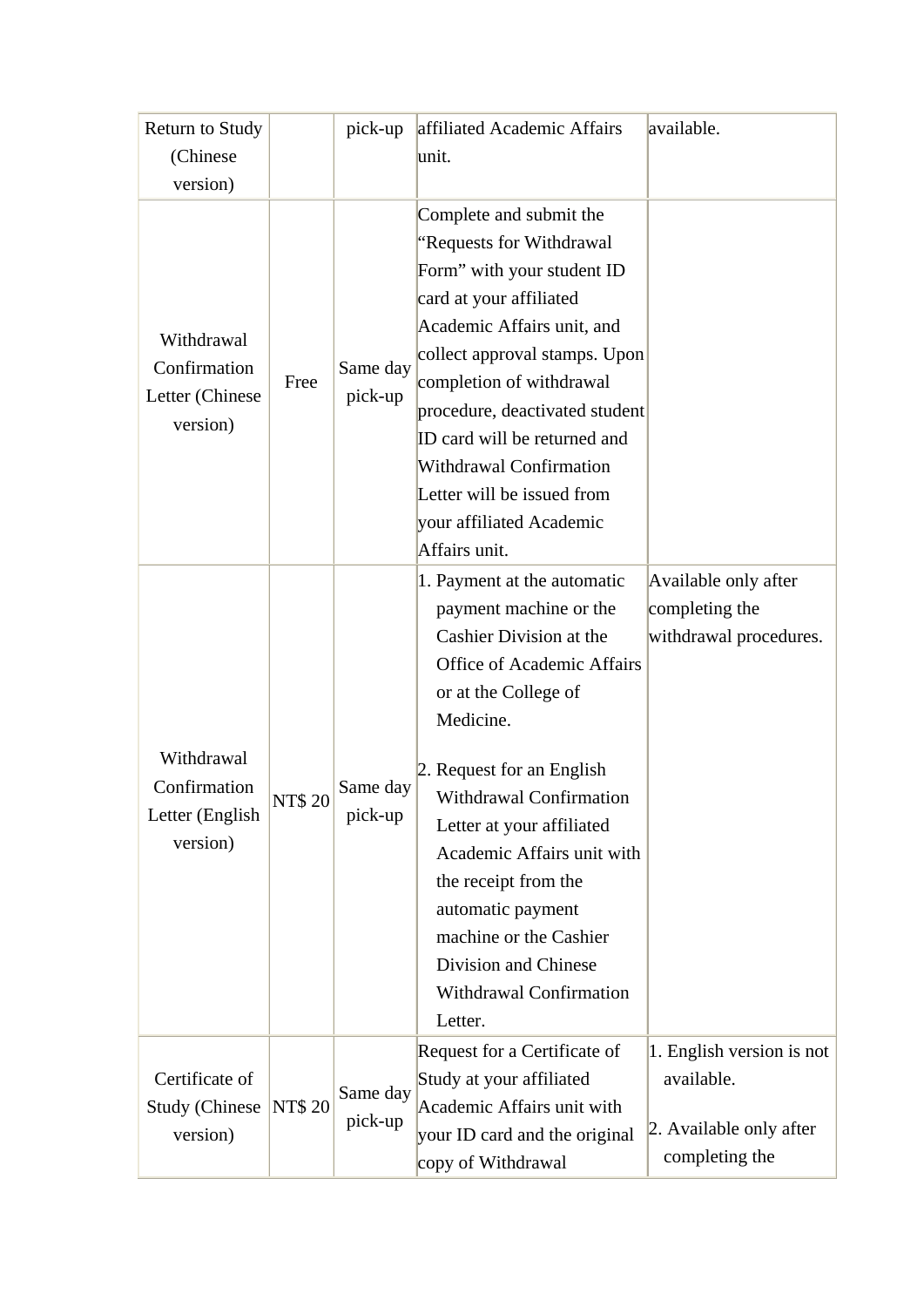|                                                                              |                     | Confirmation Letter.                                                                                                                                                                                                                                                | withdrawal                                                                                                                                                                                                                                                                                                                                                                                                                                                                                                                                                                                                                                                                                                  |
|------------------------------------------------------------------------------|---------------------|---------------------------------------------------------------------------------------------------------------------------------------------------------------------------------------------------------------------------------------------------------------------|-------------------------------------------------------------------------------------------------------------------------------------------------------------------------------------------------------------------------------------------------------------------------------------------------------------------------------------------------------------------------------------------------------------------------------------------------------------------------------------------------------------------------------------------------------------------------------------------------------------------------------------------------------------------------------------------------------------|
|                                                                              |                     |                                                                                                                                                                                                                                                                     | procedures.                                                                                                                                                                                                                                                                                                                                                                                                                                                                                                                                                                                                                                                                                                 |
|                                                                              |                     | 1. Payment at the automatic                                                                                                                                                                                                                                         | 1. Available only for                                                                                                                                                                                                                                                                                                                                                                                                                                                                                                                                                                                                                                                                                       |
|                                                                              |                     | payment machine or the                                                                                                                                                                                                                                              | loss or damage of                                                                                                                                                                                                                                                                                                                                                                                                                                                                                                                                                                                                                                                                                           |
|                                                                              |                     | <b>Cashier Division.</b>                                                                                                                                                                                                                                            | <b>Chinese Degree</b>                                                                                                                                                                                                                                                                                                                                                                                                                                                                                                                                                                                                                                                                                       |
| Replacement<br>Degree<br>NT\$<br>Certificate<br>100<br>(Chinese)<br>version) | Same day<br>pick-up | 2. Request for a Chinese<br><b>Replacement Degree</b><br>Certificate at your affiliated<br>Academic Affairs unit with<br>the payment receipt (please)<br>fill in required information<br>at the back of the receipt).<br>3. Collect with a valid ID or<br>passport. | <b>Certificate or Chinese</b><br><b>Replacement Degree</b><br>Certificate, and<br>requests for name<br>change or correction<br>of birth date on<br><b>Chinese Degree</b><br><b>Certificate or Chinese</b><br><b>Replacement Degree</b><br>Certificate.<br>2. Applicants shall<br>present a valid ID or<br>passport when<br>applying.<br>$\beta$ . The original copy of<br>the Certificate of<br>Household<br>Registration must be<br>included for requests<br>of name change or<br>correction of birth<br>date after graduation.<br>Requests for<br>undergraduate<br><b>Replacement Degree</b><br>Certificate shall<br>submit a "Change of<br>Name and Date of<br>Birth Form". Requests<br>for postgraduate |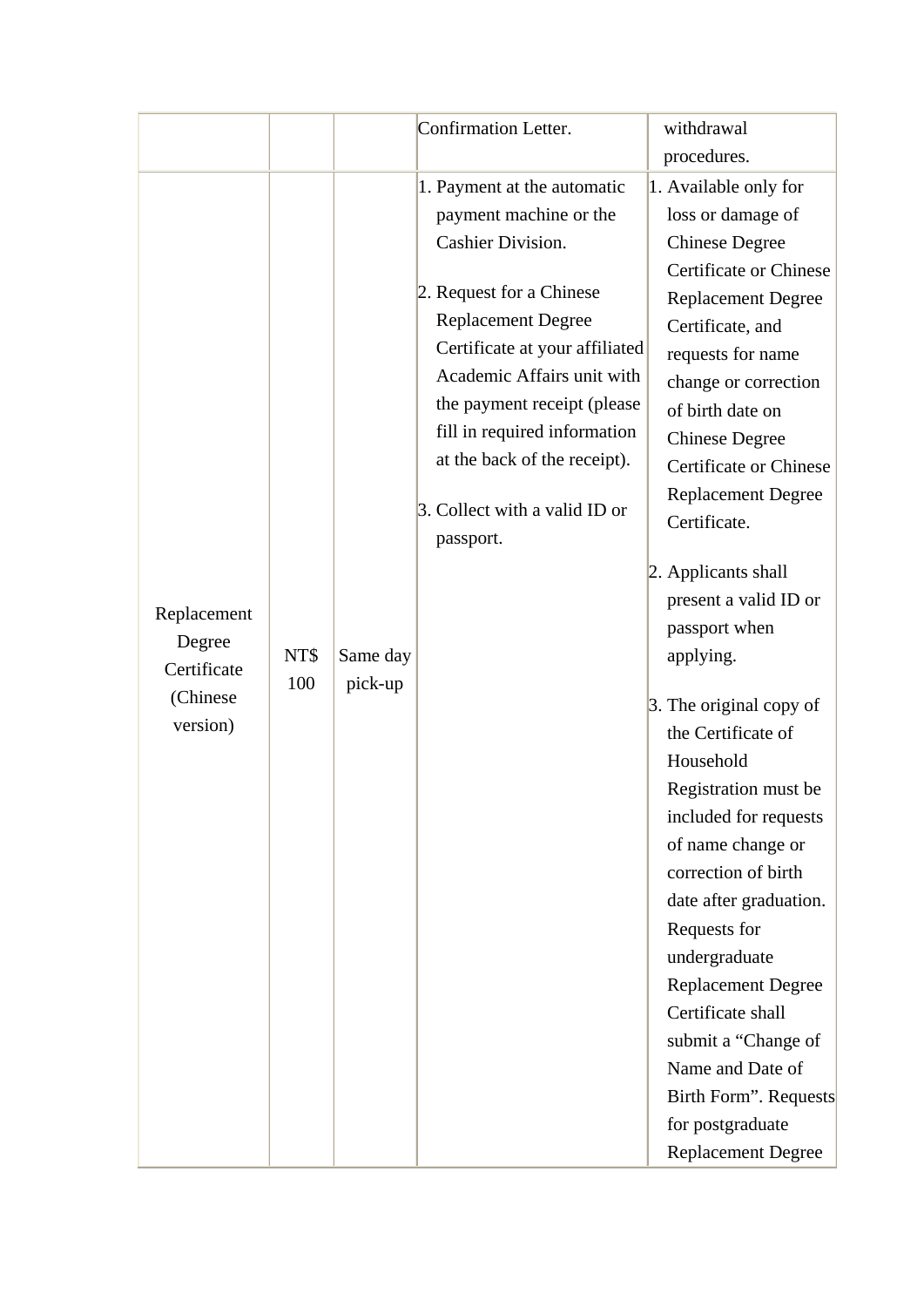|                                                              |             |                     |                                                                                                                                                                                                                                                                                                                                                          | Certificate shall<br>submit a "Change of<br>Personal Information<br>Form".                                                                                                                                                                                                                                                                                                                                                                                                                                                                                                                                                                                                                                                                 |
|--------------------------------------------------------------|-------------|---------------------|----------------------------------------------------------------------------------------------------------------------------------------------------------------------------------------------------------------------------------------------------------------------------------------------------------------------------------------------------------|--------------------------------------------------------------------------------------------------------------------------------------------------------------------------------------------------------------------------------------------------------------------------------------------------------------------------------------------------------------------------------------------------------------------------------------------------------------------------------------------------------------------------------------------------------------------------------------------------------------------------------------------------------------------------------------------------------------------------------------------|
| Replacement<br>Degree<br>Certificate<br>(English<br>version) | NT\$<br>100 | Same day<br>pick-up | 1. Payment at the automatic<br>payment machine or the<br><b>Cashier Division.</b><br>2. Request for an English<br><b>Replacement Degree</b><br>Certificate at your affiliated<br>Academic Affairs unit with<br>the payment receipt (please<br>fill in required information<br>at the back of the receipt).<br>3. Collect with a valid ID or<br>passport. | 1. Available only for<br>loss or damage of<br><b>English Degree</b><br>Certificate or English<br><b>Replacement Degree</b><br>Certificate, and<br>requests for name<br>change on English<br>Degree Certificate or<br><b>English Replacement</b><br>Degree Certificate, or<br>those applying for an<br>English certificate of<br>degree for the first<br>time.<br>2. Applicants shall<br>present a valid ID or<br>passport when<br>applying.<br>3. The original copy of<br>the Certificate of<br>Household<br>Registration must be<br>included for requests<br>of name change or<br>correction of birth<br>date after graduation.<br>Requests for<br>undergraduate<br><b>Replacement Degree</b><br>Certificate shall<br>submit a "Change of |